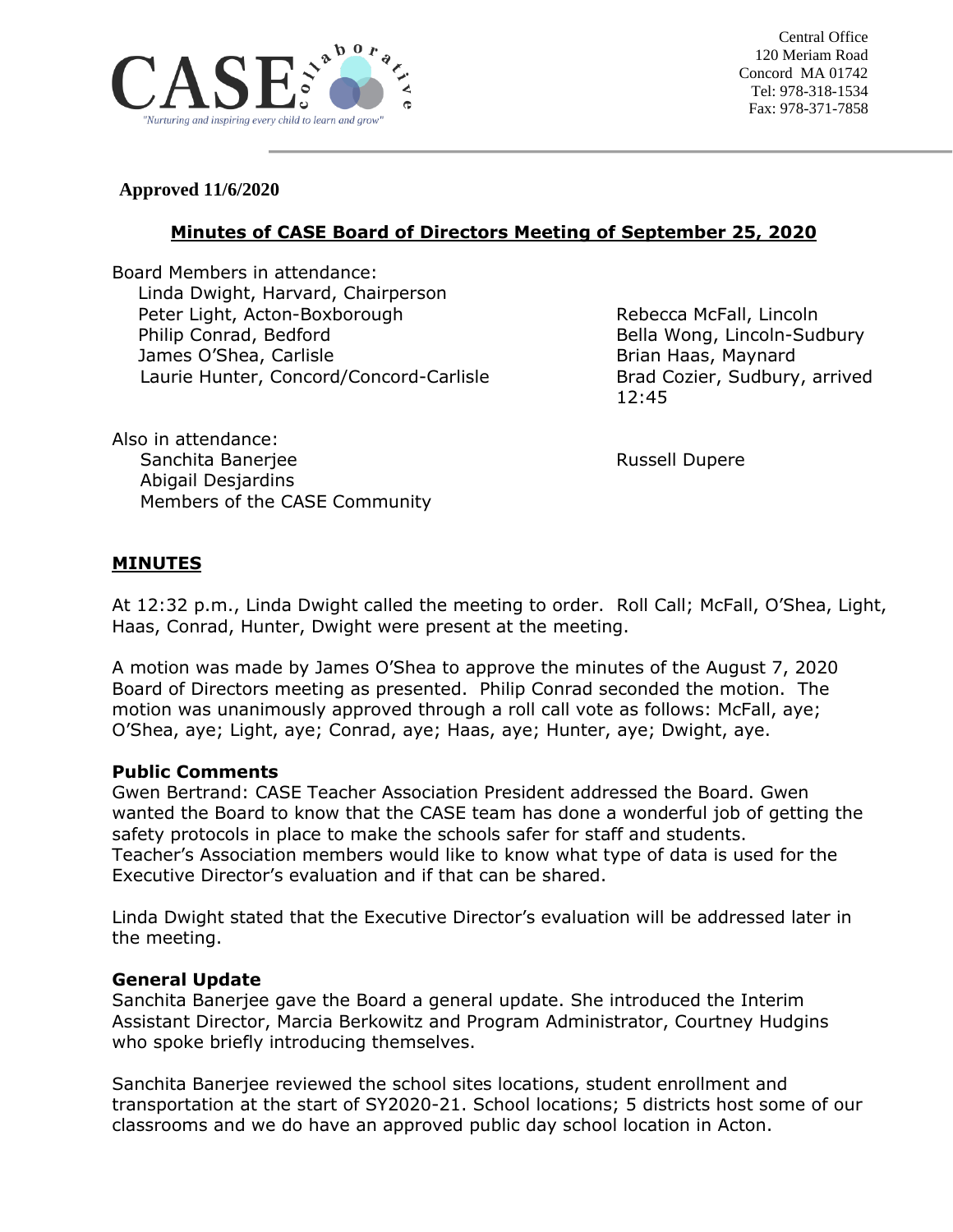

Student enrollment; 106 students are enrolled; we are at a record low and increasing now. Member district consists of 65 students; Non-member districts, 41 students. We have proposed to the Department of Education the in-person model, however, because of parent's choice, some have been remote. Seventy Nine (79)% of students have been doing in-person learning and twenty one (21)% are in remote learning. We are also following all protocols for the safety of staff and students.

Marty Finnegan presented information regarding transportation. This year we have approximately 212 out of 400 students we are transporting this year. The numbers are low due to the pandemic situation, however, as more students come back, we will have limited capacity on the vans due to the safety protocols to be followed. Some of the driver's hours have been limited and will be discussed later in the meeting. We have all the PPEs that are needed. We also ordered sprayers to use for disinfecting vans and space.

Marcia Berkowitz thanked Marty for his hard work on getting transportation up and running this year.

Sanchita thanked CASE's nurses, Katharine Vital and Kellie Fitzgerald for their hard work in creating safety protocols for the collaborative. They have worked tirelessly to provide leadership to CASE on safety matters and played a key role in the development and implementation of safety protocols and trainings for staff. Katharine Vital updated the Board on the work done.

#### **Personnel Report**

The Board reviewed the personnel report. A motion was made by Brad Crozier to accept the Personnel Report as presented. The motion was seconded by Philip Conrad. A roll call vote took place as follows: McFall, aye; Hunter, aye; O'Shea, aye; Haas, aye; Conrad, aye; Crozier, aye; Wong, aye; Light, aye; Dwight, aye.

#### **Treasurer's Report**

The Board reviewed the Treasurer's Report.

#### **Approver of CASE Warrants**

Historically, the Concord Superintendent took on this task of signing the CASE warrants on the Board's behalf. A motion was made by Brad Cozier to accept the Concord Superintendent as the Board's representative to approve CASE warrants. Rebecca McFall seconded the motion. A roll call vote took place as follows: McFall, aye; Hunter, aye; O'Shea, aye; Haas, aye; Conrad, aye; Crozier, aye; Wong, aye; Light, aye; Dwight, aye.

#### **Revote FY20 OPEB Fund Budget Transfer**

The respective amounts to be transferred to OPEB Trust at the end of FY20 were switched in error in the recommended motion. The Board is requested to revote on this transfer with the correct amounts to be transferred from each budget - program in the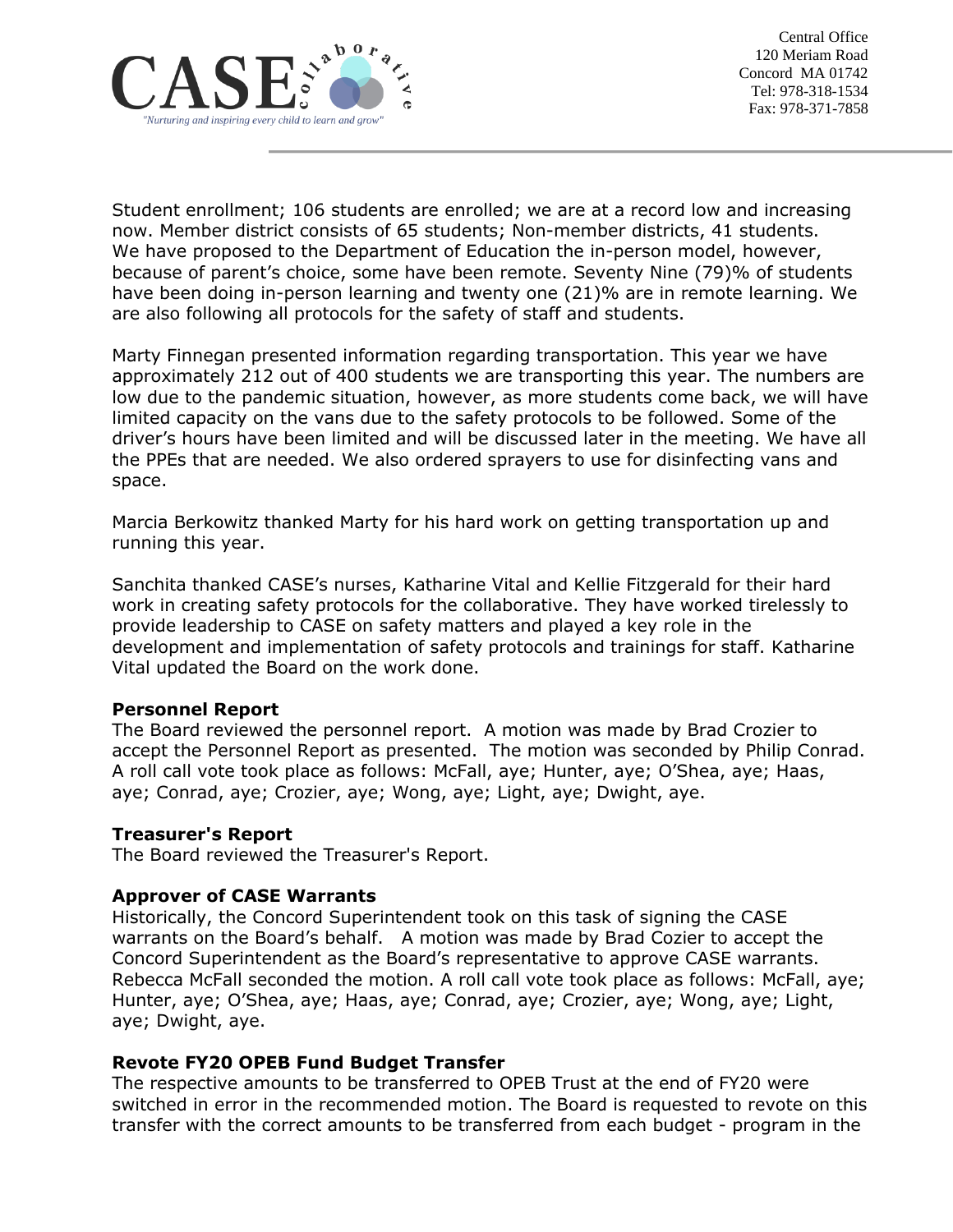

amount of \$13,200 and transportation in the amount of \$6,800.

A motion was made by Peter Light to correct the FY20 OPEB Fund budget transfer amounts to \$13,200 from Program budget and \$6,800 from Transportation budget. Bella Wong seconded the motion. A roll call vote took place as follows: Light, aye; Wong, aye; Crozier, aye; Conrad, aye; Haas, aye; O'Shea, aye; Hunter, aye; McFall, aye; Dwight, aye.

# **Benefits of CASE Drivers during the COVID shutdown**

Sanchita Banerjee and Marty Finnegan reported that CASE Transportation drivers are transporting only 217 students and many of them are not on a five day a week schedule. During a typical September, the CASE Transportation Department transports approximately 400 plus students. We are not on a full week schedule, therefore, the driver's schedules have been altered. In the spring of 2020, the Board voted on keeping the driver's whole. We have a few drivers that decided not to come back due to COVID and a few drivers decided to retire. With the drivers not on full schedule, they are not getting the salary to cover benefits, and this steep reduction in hours is causing a financial hardship for many. Their ability to afford their share of the CASE-sponsored health insurance plan is in jeopardy. We are asking the Board to bring the driver's hours up to their regular hours. Approximately, 50% of the drivers have health benefits and with the limited hours they can't afford the health insurance.

The Board discussed the options for the drivers. Sanchita suggested we think of long term. If the drivers end up leaving CASE, we would need time to hire again. We would like to give the drivers extra work in-house to make up their regular hours. We can put forward a motion and revisit this at the next meeting once we have more actual data for the next meeting. We are asking for suggestions on moving forward.

A motion was made by James O'Shea that CASE pays the drivers a minimum of 25 hours a week working for CASE and the Transportation Administrator will find work for the drivers if we don't meet the minimum of 25 hours a week with the intent to revisit this at the Board meeting on November 6, 2020. Rebecca McFall seconded the motion.

The motion was approved through a roll call vote as follows: McFall, aye; Hunter, nay; O'Shea, aye; Hass, abstained; Conrad, aye; Crozier, aye; Wong, abstained; Light, nay; Dwight, aye.

#### **Negotiation Subcommittee**

We need to engage in the process for the next negotiations. Linda Dwight, Laurie Hunter and Bella Wong participated in the last negotiation meetings. The subcommittee worked towards a one year contract which puts us in another negotiations cycle in the next year. A lot of the work and language is done. We will add a vote for the next meeting to form a subcommittee team starting in January 2021.

At 1:30 p.m. , a roll call was taken to go into executive session and return to open